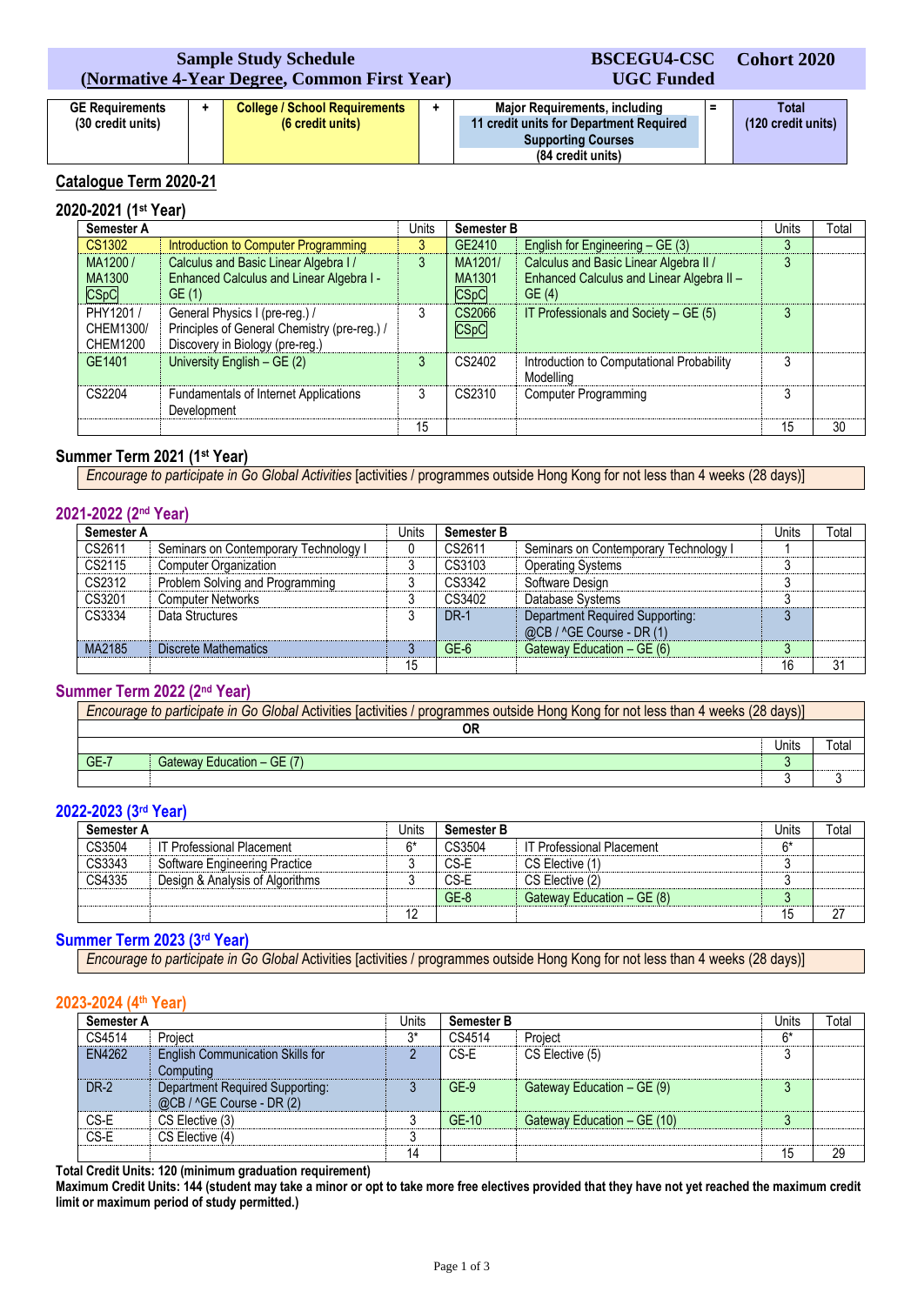#### **Electives:** (minimum 15 credit units from the following electives)

Students may choose any of the streams by taking **3** courses of the selected stream and any **2** elective courses from the list. For those who do not want to focus on a selected stream, they can take any **5** elective courses from the list.

| Artificial Intelligence Stream - Stream Core:     |                                                   | <b>Other Electives:</b> |                                                 |
|---------------------------------------------------|---------------------------------------------------|-------------------------|-------------------------------------------------|
| (effective from Sem A 2019-20)                    |                                                   | CS3185                  | <b>Computer Architecture</b>                    |
| CS4486                                            | Artificial Intelligence                           | CS3283                  | <b>Distributed Systems</b>                      |
| CS4487#                                           | Machine Learning                                  | CS3382                  | Web Usability Design and Engineering            |
|                                                   | Choose one out of the following two courses:      | CS3391                  | <b>Advanced Programming</b>                     |
| CS4186%                                           | Computer Vision & Image Processing                | CS4280                  | Advanced Internet Applications Development      |
| CS4386                                            | Al Game Programming                               | CS4284                  | <b>Mobile Computing</b>                         |
|                                                   |                                                   | CS4285                  | High Speed Multimedia Networks                  |
|                                                   | Data Science Stream - Stream Core:                | CS4288                  | Cryptographic Algorithms and Protocols          |
| CS3481                                            | <b>Fundamentals of Data Science</b>               | CS4289                  | Pervasive Computing                             |
| CS4480                                            | Data-Intensive Computing                          | CS4295                  | Mobile Application Programming                  |
| CS4487#                                           | Machine Learning                                  | CS4296                  | <b>Cloud Computing</b>                          |
|                                                   |                                                   | CS4297                  | Cloud Robotics and Automation                   |
|                                                   | <b>Information Security Stream - Stream Core:</b> | CS4298                  | iOS Application Development                     |
| CS4286                                            | Internet Security and E-Commerce Protocols        | CS4367                  | Computer Games Design                           |
| CS4293                                            | <b>Topics on Cybersecurity</b>                    | CS4381                  | Advanced Software Design                        |
| CS4394                                            | Information Security and Management               | CS4385                  | Topics in Software Engineering                  |
|                                                   |                                                   | CS4482                  | <b>Advanced Database Systems</b>                |
| <b>Multimedia Computing Stream - Stream Core:</b> |                                                   | CS4485                  | <b>Information Retrieval</b>                    |
| CS3483                                            | Multimodal Interface Design                       | CS4552                  | Guided Study                                    |
| CS4182                                            | <b>Computer Graphics</b>                          | MA2172                  | Applied Statistics for Sciences and Engineering |

### **Software Engineering and Project Management - Stream Core:**

*Choose three out of the following four courses:*

*Choose one out of the following four courses:*

CS4185 Multimedia Technologies and Applications CS4186% Computer Vision & Image Processing CS4187 Computer Vision for Interactivity

CS3346 Software Testing and Maintenance

CS3356 Managing Software Projects

CS4188 Virtual Reality

- CS4348 Software Quality Management
- CS4389 Decentralized Applications Development

#, % - same courses

### **Remarks:**

| $\mathbf{1}$ .   |                                                                                      | Partial credit units for year-long courses, granted only if completing the whole course.                                                                                                                                                                                                                                                                                                          |
|------------------|--------------------------------------------------------------------------------------|---------------------------------------------------------------------------------------------------------------------------------------------------------------------------------------------------------------------------------------------------------------------------------------------------------------------------------------------------------------------------------------------------|
| 2.               | <b>Gateway Education</b><br>(GE) Requirements<br>(30 credit units)                   | - 6 credit units in English GE1401 & GE2410<br>- 3 credit units in Chinese Civilization GE1501<br>- 12 credit units in Distributional Requirements with a minimum of 3 credit units from each of<br>the three areas: 'Arts and Humanities', 'Study of Societies, Social and Business Organisations'<br>and 'Science and Technology'<br>- 9 credit units in <b>College Specified Courses</b> CSpC. |
| 3.               | College / School<br><b>Requirements</b><br>(6 credit units)                          | Students of the College of Engineering need to earn 6 credit units in fulfillment of the College<br>Requirements.<br>- 3 credit units in PHY1201/CHEM1300/ CHEM1200 (choose one from science areas)<br>- 3 credit units for CS1302                                                                                                                                                                |
| $\overline{4}$ . | <b>Department Required</b><br><b>Supporting Courses</b><br>(DR)<br>(11 credit untis) | - 5 credit units for MA2185 and EN4262<br>- 3 credit units from a pool of Department Required Supporting GE courses<br>- 3 credit units from a pool of Department Required Supporting CB courses                                                                                                                                                                                                  |
| 5.               | Go Global Activities                                                                 | Activities / programmes which enable students to broaden their cultural horizons through a<br>comprehensive and unique learning experience, either credit bearing or noncredit bearing,<br>outside Hong Kong for not less than 4 weeks (28 days), e.g. Exchange, Internship, Cultural and<br>Language Immersion Scheme, Service Learning and Study Abroad programme.                              |

# **^Department Required Supporting GE courses (choose any one from the following list)**

GE2313 Global IT Case Studies

GE2315 Security and Privacy in the Information Age

GE2323 Mobile Social Networks: Practices, Challenges, and Beyond